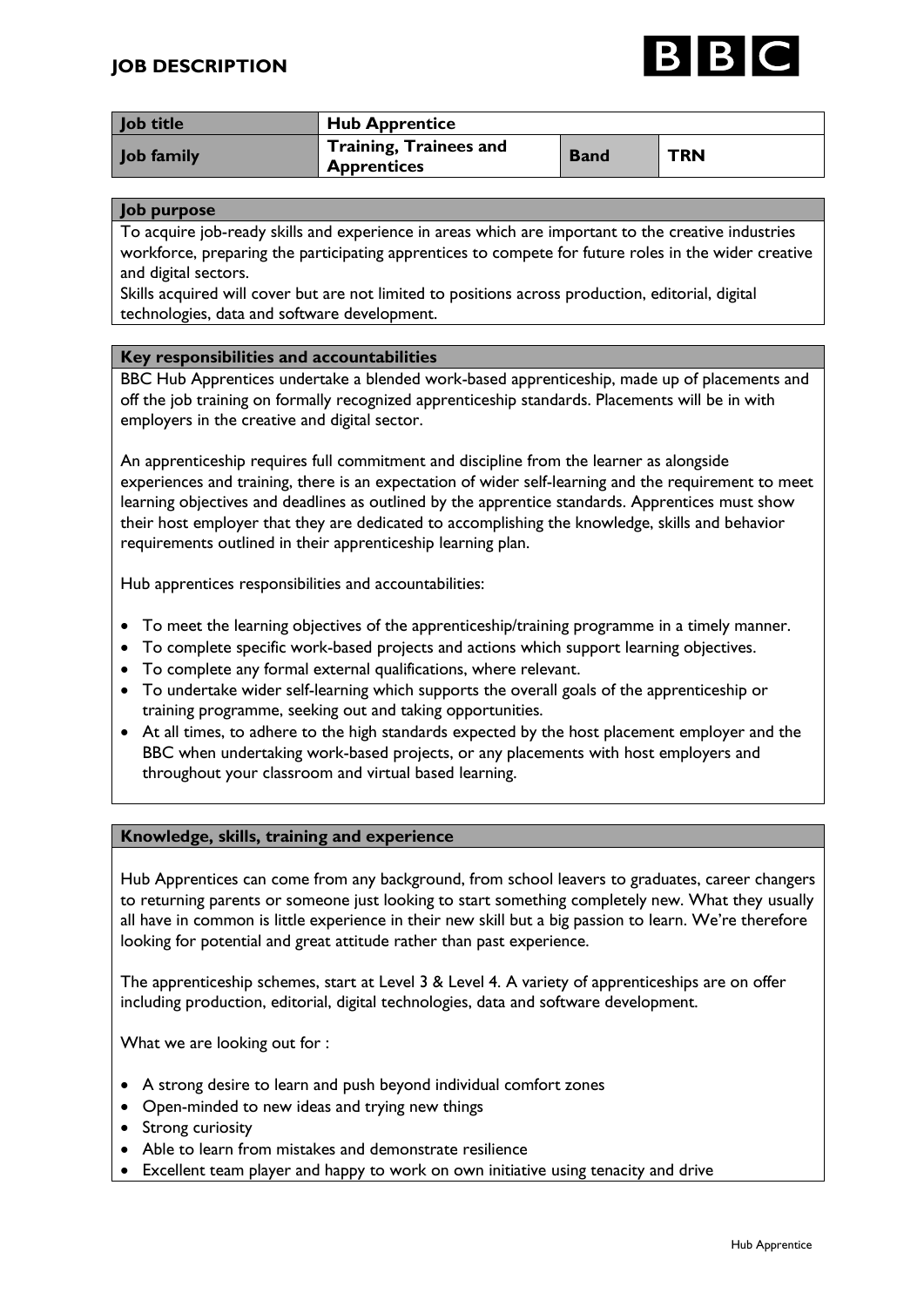

- A demonstrable passion for the area covered by their apprenticeship or training programme
- Passionate about self-development and achievement showing the discipline and commitment required to complete an apprenticeship.

### **Job impact**

#### *Decision making***:**

• Apprentices take responsibility for their own work activity and learning within each placement under the guidance and supervision of line managers and trainers, with support from the BBC's Early Careers team.

#### *Scope:*

- After induction and basic training, apprentices should be well placed to know when to deal with routine problems and when/how to refer up.
- The expectation is that close guidance will be needed in the early stages of a new placement but this should become less as apprentices gain more experience and undergo further training.

| <b>Other information</b> |                        |  |  |
|--------------------------|------------------------|--|--|
| For Reward team use only |                        |  |  |
| Job Code                 |                        |  |  |
| Definition:              | <b>Content Support</b> |  |  |

*This job description is a written statement of the essential characteristics of the job, with its principal accountabilities, incorporating a note of the skills, knowledge and experience required for a satisfactory level of performance. This is not intended to be a complete, detailed account of all aspects of the duties involved.*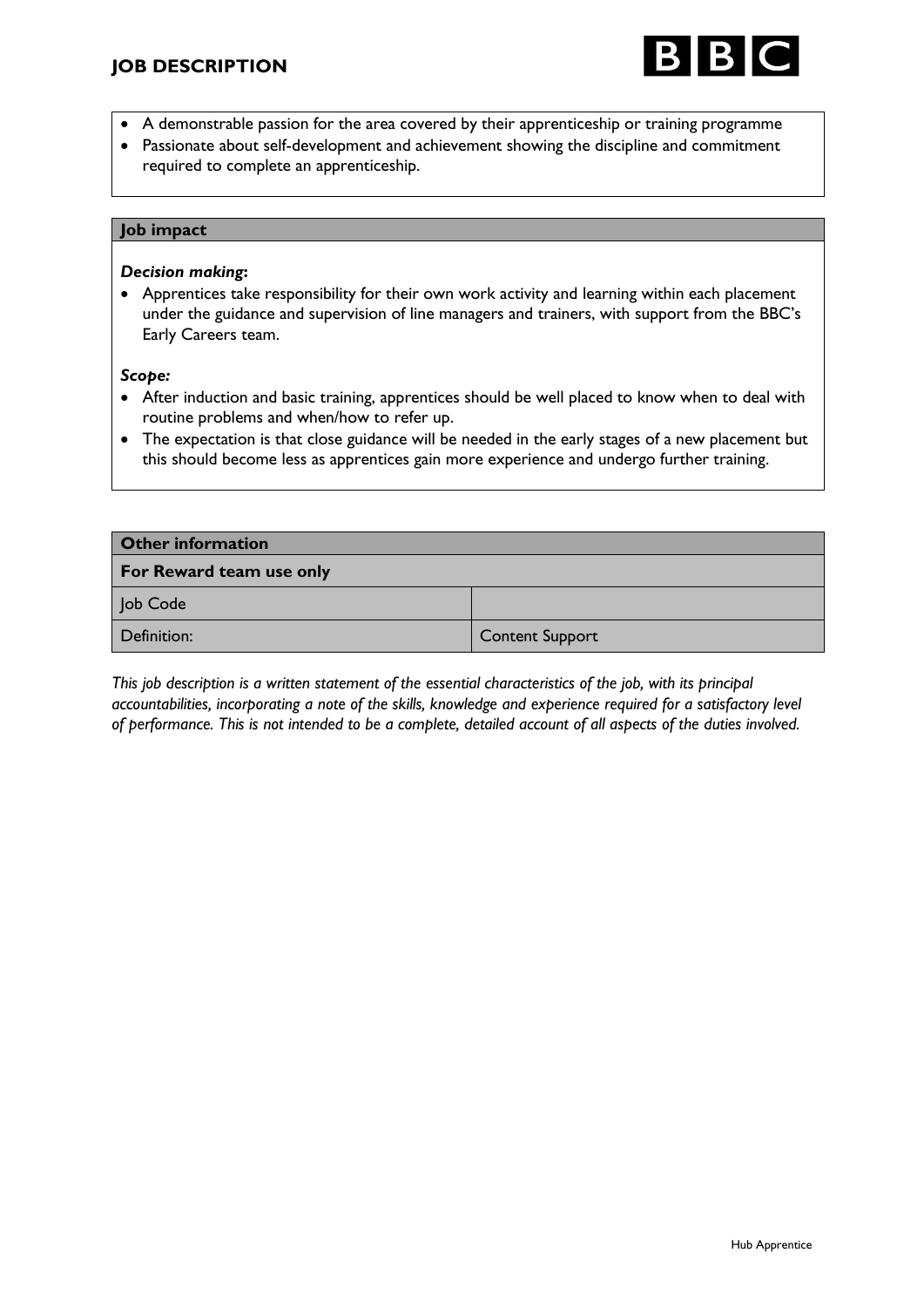

# **Appendix – Data Driven Professional Apprenticeship**

There may be sub-sets of the generic job described above which require additional technical skills. This appendix to the generic job description and can be developed to cover such situations.

### **The Role**

This scheme is a level 3 apprenticeship. You will complete the scheme through a combination of learning with a training provider, (which will be delivered either one day per week or as a block), and on the job training through your placement with creative employers. This will give you a stepping stone into the creative media industry.

Over the training period of your role, key responsibilities and accountabilities include:

- Source data from a collection of already identified trusted sources in a secure manner
- Collate and format data to facilitate processing and presentation of data
- Present data for review and analysis by others, using a variety of methods for example tables, charts and graphs
- Blend data by combining data from various sources and formats to explore relevance for business needs
- Analyse simple and complex structured and unstructured data to support business outcomes using basic statistical methods
- Validate results of analysis using various techniques, e.g. cross checking, to identify faults in data results and to ensure data quality
- Communicate results verbally, through reports and technical documentation and tailoring the message for the audience
- Collaborate with people both internally and externally at all levels with a view to creating value from data
- Practice continuous self-learning to keep up to date with technological developments to enhance relevant skills and take responsibility for your own professional development
- Help non-data oriented colleagues understand where analysis can help them with their dayto-day roles
- Deliver analysis using defined tools with support, leveraging the full breadth of functionality to deliver value to the business.

You are expected to be flexible and to carry out any other duties reasonably required by the placement employer. You will have a placement base location; however, this is subject to change as placements are rotated through different Creative employers, so that you benefit from varied practical experience.

### **Additional job specific responsibilities and accountabilities**

### *Pre-Entry Criteria:*

• Candidates will need to have the right to work in the UK and been ordinarily resident in the UK, Ireland, or the European Economic Area (EEA) for at least the previous three years before the start of the apprenticeship. Or have obtained either pre-settled or settled status under the EU Settlement Scheme and have been ordinarily in the EEA, Gibraltar, or the UK for at least the previous three years before the start of the apprenticeship.